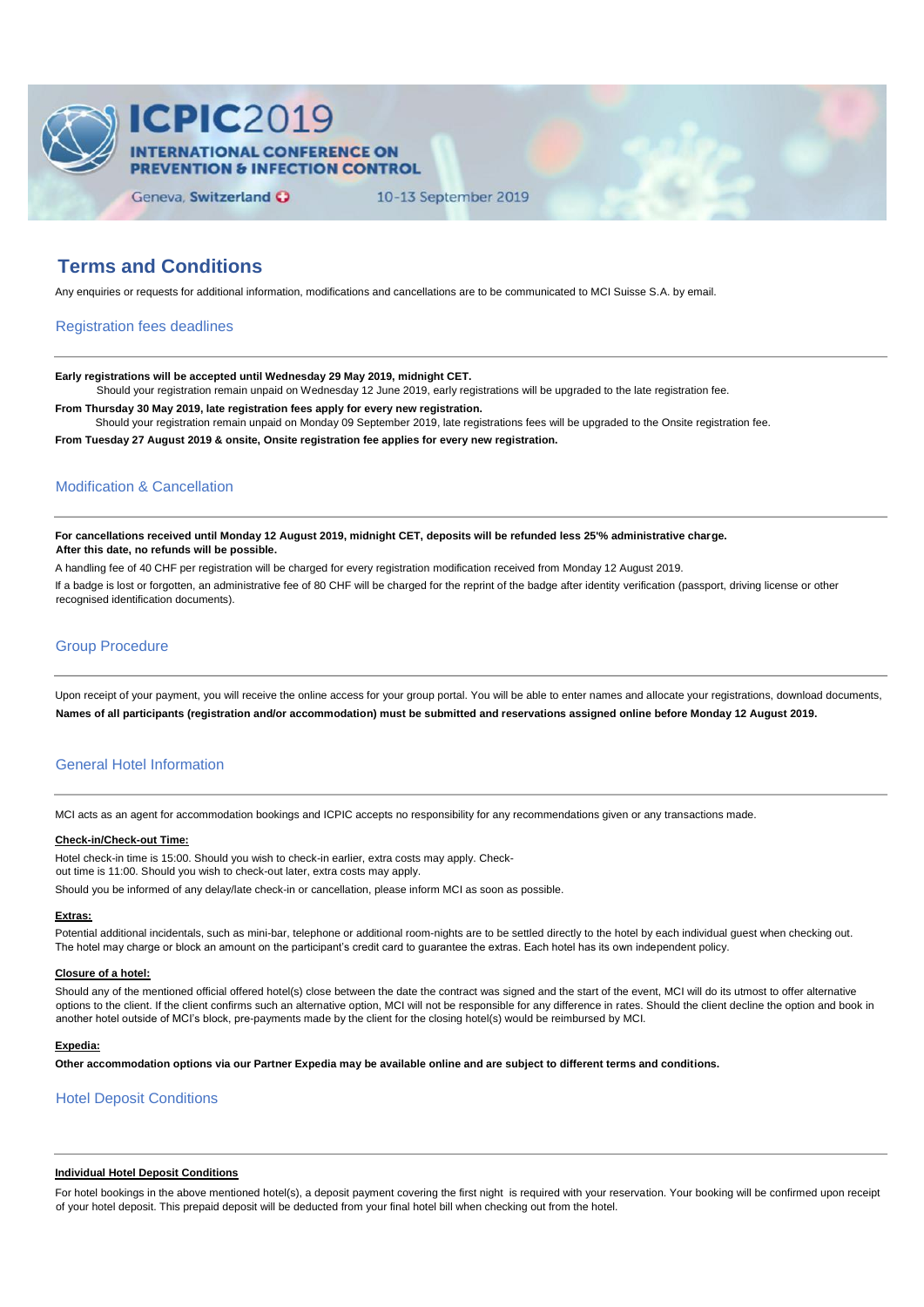## **Small Groups Hotel Deposit Conditions**

**100% of the total amount due is required to confirm the reservation.**

**Large Groups Hotel Deposit Conditions**

**50% of the total amount is due to confirm the reservation**

**80% of the total amount is due before Tuesday 28 May 2019**

**100 % of the total amount is due before Tuesday 25 June 2019**

# Hotel Cancellation Conditions

### **Individual Booking Cancellation Conditions**

As liquidated damages, cancellation charges are calculated on projected charges *(per hotel, per night, subject to all applicable taxes)*. In the event of total or partial cancellation of unused rooms in the block.

**Other accommodation options via our Partner Expedia may be available online and are subject to different terms and conditions.**

#### **Royal Manotel, Mon Repos and Intercontinental hotels**

In the event of accommodation cancellation up to Tuesday 20 August 2019 no cancellations fees will incur. From Wednesday 21 August 2019, no refunds will be possible.

#### **Ibis and Novotel hotels**

In the event of accommodation cancellation up to Tuesday 06 August 2019, 50% of one room night may be cancelled free of charge. From Wednesday 07 August 2019, no refunds will be possible.

#### **No-Show:**

In case of no-show (if you do not check-in on your confirmed arrival date as per your hotel voucher), the hotel will only keep the number of room nights guaranteed during the booking process. For bookings guaranteed for one night only, the remaining nights will automatically be released to the hotel. The hotel will do its utmost to accommodate you should you arrive at the hotel at a later date. For bookings guaranteed for the full stay, the room will be kept for the number of nights booked.

#### **Group Booking Cancellation Conditions**

As liquidated damages, cancellation charges are calculated on projected charges *(per hotel, per night, subject to all applicable taxes)*. In the event of total or partial cancellation of unused rooms in the block:

## *Example of cancellation fees calculation*

*Group booking of 100 rooms on 5 nights (100 x 5 = 500 roomnights). The room rate is CHF 100.- per room per night. Cancellation deadline of 30% of total amount due being non refundable - Group cancelling 10 rooms on 5 nights. Cancellation fees that will apply: 10 rooms x 5 nights x 30% of CHF 100.- = 50 roomnights x 30.- (30% of CHF 100.-) = CHF 1'500.Amount to be refunded: 10 rooms x 5 nights x 70% of CHF 100.- = 50 roomnights x CHF 70.- (70% of CHF 100.-) = CHF 3'500.-*

#### **Hotel Royal Manotel**

From confirmation to Tuesday 16 July 2019: 100% of the total amount due may be cancelled free of charge From Wednesday 17 July 2019 to Wednesday 31 July 2019: 75% of the total amount due is non refundable From Thursday 01 August 2019 to Thursday 15 August 2019: 90% of the total amount due is non refundable From Friday 16 August 2019: 100% of the total amount due is non refundable

#### **Les Nations and Cristal Hotels**

From confirmation to Wednesday 31 July 2019: 100% of the total amount due may be cancelled free of charge From Thursday 01 August 2019: 100% of the total amount due is non refundable

#### **Hotel Mon Repos**

From confirmation to Wednesday 31 July 2019: 100% of the total amount due may be cancelled free of charge From Thursday 01 August 2019 to Thursday 15 August 2019: 55% of the total amount due is non refundable From Friday 16 August 2019 to Saturday 24 August 2019: 85% of the total amount due is non refundable From Sunday 25 August 2019: 100% of the total amount due is non refundable

## **Hotel Intercontinental**

From confirmation to Tuesday 16 July 2019: 100% of the total amount due may be cancelled free of charge From Wednesday 17 July 2019 to Wednesday 31 July 2019: 55% of the total amount due is non refundable From Thursday 01 August 2019 to Thursday 22 August 2019: 85% of the total amount due is non refundable From Friday 23 August 2019: 100% of the total amount due is non refundable

#### **Novotel Geneve Centre and Ibis Budget Aeroport Hotels**

From confirmation to Friday 16 August 2019: 80% of the total amount due may be cancelled free of charge From Saturday 17 August 2019: 100% of the total amount due is non refundable

## **Hotel Ibis Geneve Aeroport**

From confirmation to Thursday 01 August 2019: 80% of the total amount due may be cancelled free of charge From Friday 02 August 2019: 100% of the total amount due is non refundable

#### **Ibis Geneve Centre Lac and Ibis Geneve Centre Hotels**

From confirmation to Thursday 01 August 2019: 80% of the total amount due may be cancelled free of charge From Friday 02 August 2019: 100% of the total amount due is non refundable

#### **No-Show:**

According to MCI's deposit conditions, the full stay must be paid for all reservations prior to each guest's arrivals. In case of no-show, for bookings guaranteed for the full stay, the room will be kept by the hotel. Please note that MCI will not send specific communication regarding the guests who have not checked-in on their confirmed arrival date. Should the group leader wish to receive such information, please contact MCI.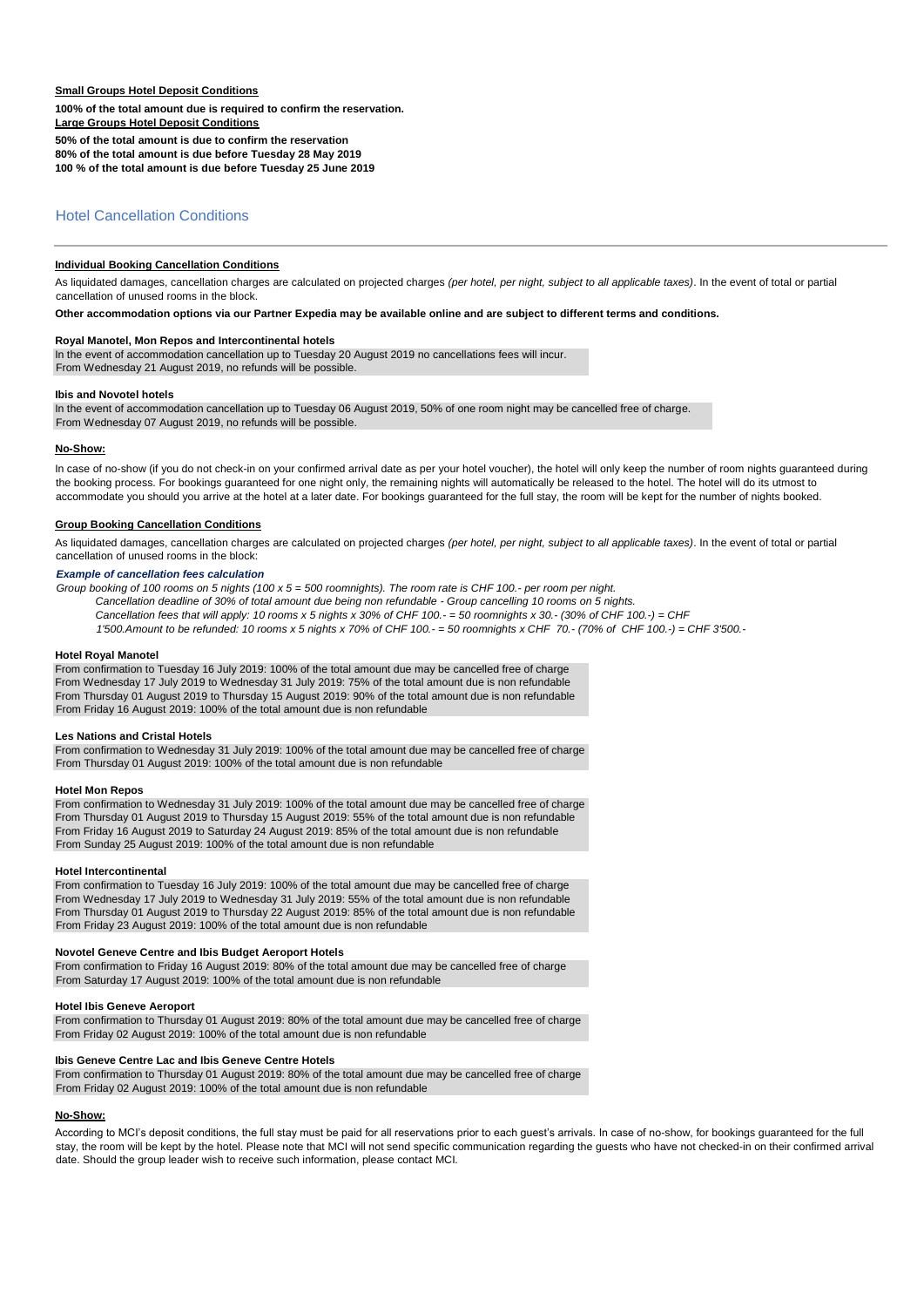## General Payment Conditions

All payments are to be made in Swiss francs (CHF). VAT may increase without notice and any such change will be reflected in final rates.

# **After Wednesday 24 July 2019, only payments by credit card will be accepted.**

**Modifications and/or new registrations made on-site** will require immediate payment (by cash or credit card).

An invoice to be settled upon receipt will be issued upon written confirmation. **This invoice will act as a contract, and once issued, the above payment and cancellation Full payment of services is requested when registering (Credit Card &/or Bank Transfer). No confirmation or invitation letter will be sent until MCI has received** 

**the** In accordance with DIRECTIVE 2011/7/EU, late payment interest will be charged in the amount of 8% above the European Central Bank's base reference rate.

## **Methods of Payment:**

**Credit card:** only Eurocard/MasterCard, Visa and American Express are accepted.

Please note that the merchant name that would appear on your credit card statement would be "MCI Group Satigny CHE".

#### **Bank transfer:** please make your payment to:

MCI SUISSE SA, 9, Rue du Pré-Bouvier– 1242, Satigny, Geneva, Switzerland Bank: UBS SA, Rue des Noirettes 35 - CP 2600, 1227 Carouge – Switzerland

Account number CHF : 240-369393.00U SWIFT: UBSWCHZH80A IBAN: CH94 0024 0240 3693 9300 U

**Please indicate the participant's / group's name, identifier and "ICPIC 2019" on ALL payments (for example, ICPIC 2019-I/XX or G/XX). All costs are to be borne by the ordering customer. Please note that payments made by bank transfer could be subject to fees payable to your local bank.**

**Cheques:** please note that payments by personal cheques are not accepted.

# Data Privacy

#### **Individual Data Privacy Policy:**

For further information on how your data will be used, we invite you to carefully read the Data Protection and Privacy Policy: [https://www.mci-group.com/privacy](https://www.mci-group.com/privacy-statement)[statement](https://www.mci-group.com/privacy-statement) 

## **Group Data Privacy Policy:**

The group leader agrees and warrants that:

- a. the personal data have been collected, processed and transferred and will continue to be collected, processed and transferred in accordance with the relevant provisions of the applicable data protection law (and, where applicable, has been notified to the relevant authorities);
- b. the transfer to, and processing by, MCI pursuant to this Agreement is not prohibited by a statutory or contractual duty of confidentiality;
- c. prior to any transfer of personal data, it has informed the data subjects and has complied with any notification and/or registration set forth by the applicable data protection law; in particular, the intended purposes of the collection, processing and transfer of personal data have been communicated to the data subjects; d. the data subjects are provided with their right of access, correction, blocking, suppression or deletion as available under applicable data protection law;
- e. it has taken and will take all reasonable measures to verify the correctness of the personal data and ensure that incorrect or incomplete personal data will be
- f. it will inform MCI of any specific requirement from any data subject or any relevant authority on how personal data should be processed;
- g. it will inform without delay MCI of any request from any data subject or any relevant authority to rectify, update or delete any personal data;
- h. after assessment of the requirements of the applicable data protection law, it will ensure that the security measures are appropriate to protect personal data against accidental or unlawful destruction or accidental loss, alteration, unauthorized disclosure or access, in particular where the processing or transfer involves the transmission of data over a network, and against all other unlawful forms of processing, and that these measures ensure a level of security appropriate to the risks presented by the processing and the nature of the data to be protected having regard to the state of the art and the cost of their implementation;
- i. it will provide MCI, when so requested, with copies of relevant data protection laws or references to them of the country in which the [group leader] is established; j. it will respond to enquiries from data subjects and authorities concerning processing of personal data by MCI;

k. it will notify within 72 hours delay MCI of any actual, potential or alleged breach of the provision of this Clause;

The group leader hereby commits with the present Data Protection and Privacy Policy[: https://www.mci-group.com/privacy](https://www.mci-group.com/privacy-statement)[statement](https://www.mci-group.com/privacy-statement)

## Group Data Management

### **Names of all participants (Registration & Housing) must be submitted and reservations assigned online before Monday 12 August 2019.**

The Group Leader hereby commits to manage group registrations and/or hotel reservations using the tools proposed by the official registration bureau. The B-Com portal will be used to respect relevant registration and, if applicable, accommodation deadlines. Access to this tool will be provided upon full payment of deposits required.

Contact information is to be entered in the system including the full coordinates of the participant of the Conference. No generic agency coordinates will be accepted if reservations are handled by a third party or on the behalf of a sponsor.

Reservations for Registration & Housing will then be assigned and updated through the B-Com portal and managed by the Group Leader or its internal representative. MCI, as the Official Registration & Housing Registration and Housing Bureau will not be responsible for entering contacts' coordinates nor assigning services on behalf of the entity hereby engaged in this contract.

**Should the Group Leader or the entity engaged in the present contract choose not to proceed with the proposed online tools, MCI will charge a handling fee of 40 CHF per participant, provided that the full coordinates are supplied.**